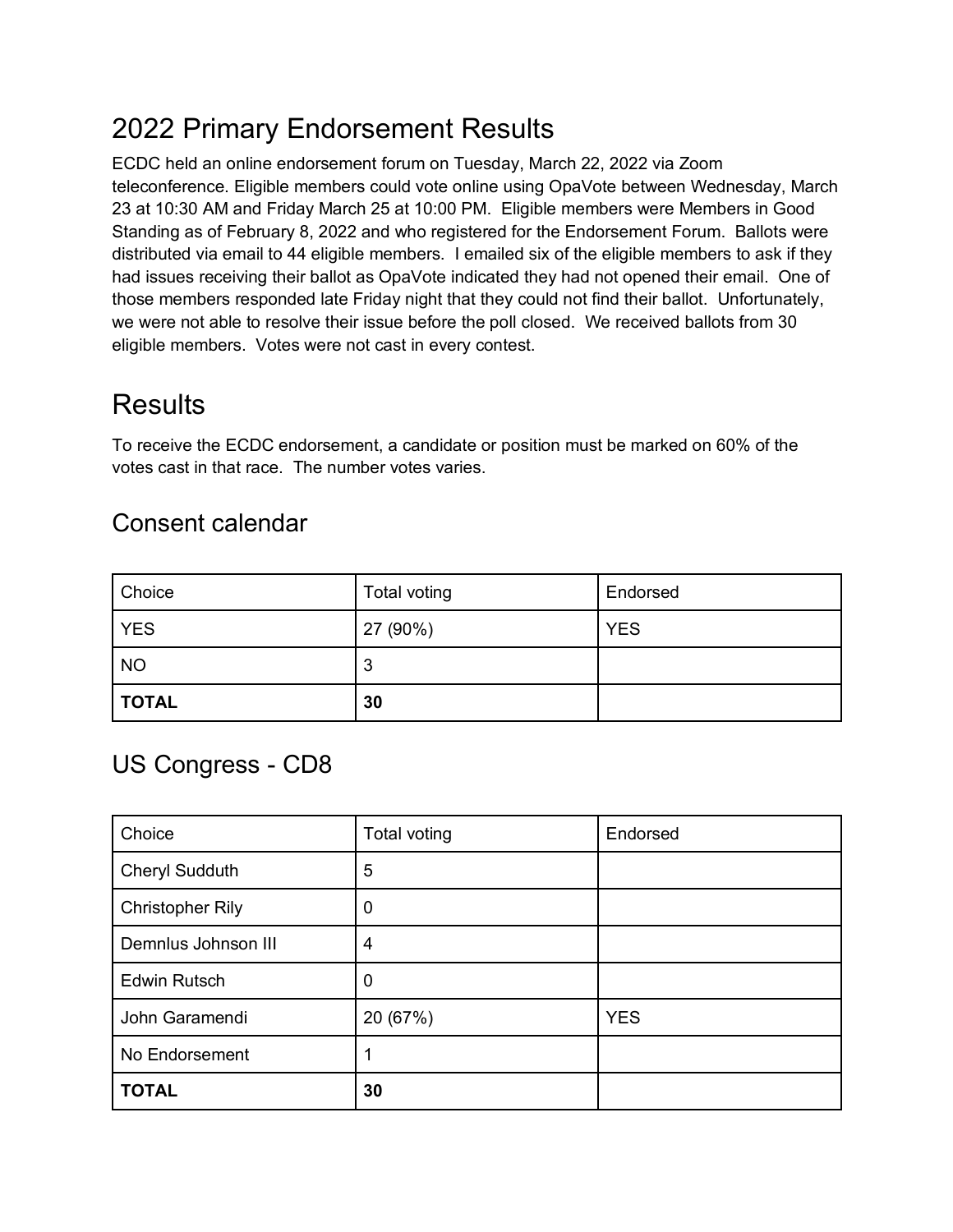### California Controller

| Choice              | Total voting | Endorsed   |
|---------------------|--------------|------------|
| Malia Cohen         | 25 (83%)     | <b>YES</b> |
| Ron Galperin        |              |            |
| <b>Steve Glazer</b> |              |            |
| Yvonne Yu           | 0            |            |
| No Endorsement      | 3            |            |
| <b>TOTAL</b>        | 30           |            |

#### Assessor

| Choice                        | Total voting | Endorsed   |
|-------------------------------|--------------|------------|
| <b>Floy Elizabeth Andrews</b> | 21 (78%)     | <b>YES</b> |
| <b>Gus Kramer</b>             | 2            |            |
| No Endorsement                | 4            |            |
| <b>TOTAL</b>                  | 27           |            |

### Clerk-Recorder

| Choice                 | Total voting | Endorsed       |
|------------------------|--------------|----------------|
| Devin Tre Murphy       | 6            |                |
| Kristin Braun Connelly | 12           |                |
| Nicholas Spinner       | 0            |                |
| Vicki Gordon           | 5            |                |
| No Endorsement         | 6            |                |
| <b>TOTAL</b>           | 29           | NO ENDORSEMENT |